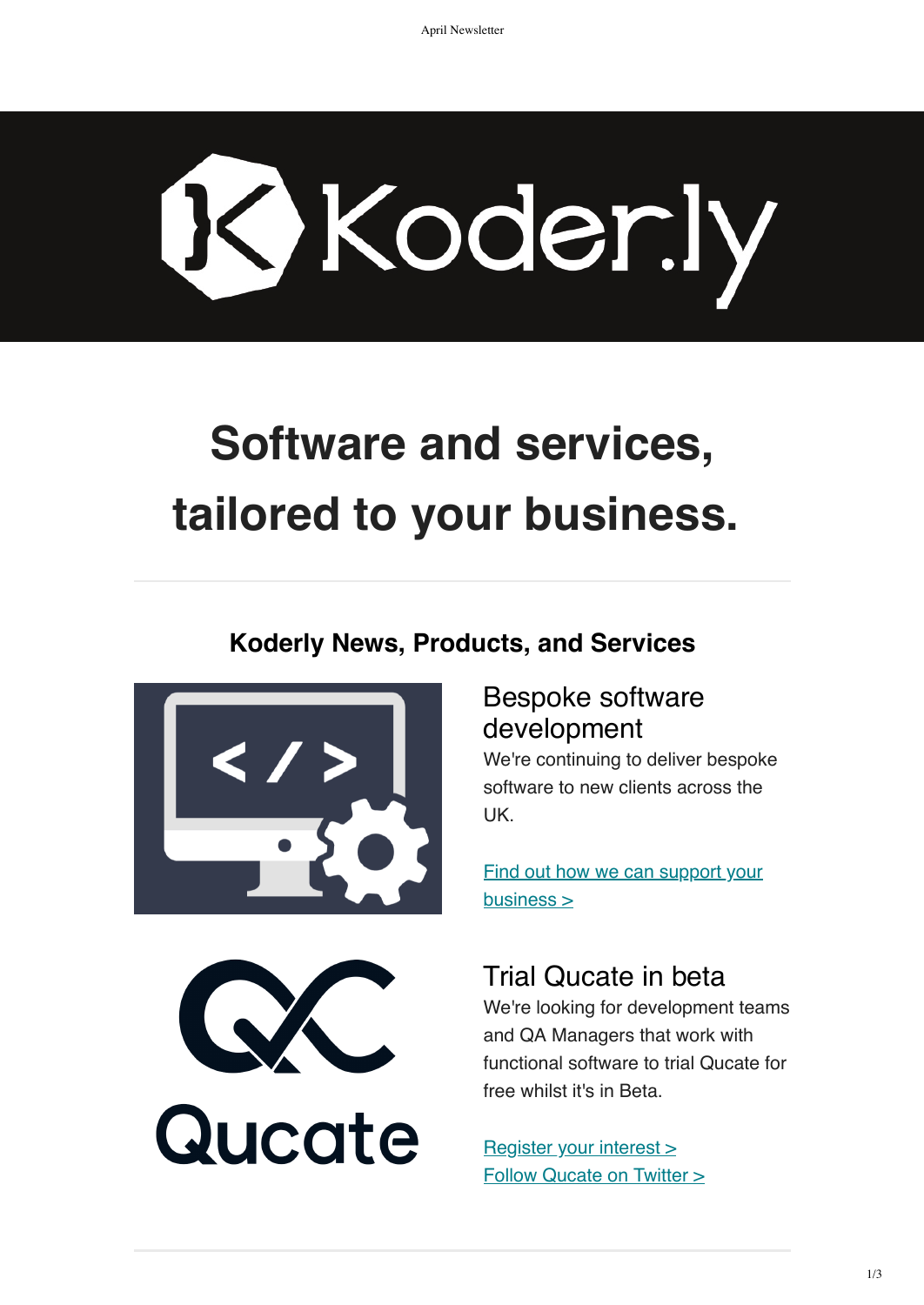#### **Travel Technology News**



# UK domestic holidays 'here to stay' latest research suggests

Domestic holidays are continuing to appeal to cost-conscious consumers, new research suggests.

Read more  $\geq$ 

#### **General Technology News**



#### Great expectations: Making hybrid work *work*

Employees have a new "worth it" equation, and there's no going back.

[Read more >](https://www.microsoft.com/en-us/worklab/work-trend-index/great-expectations-making-hybrid-work-work)

# **Recent Blogs**



## What is a SQL Server Health Check?

Managing Director, Shaun Austin, details why your organisation may benefit from a SQL Server Health Check, and what it involves.

#### [Read More >](https://www.koder.ly/2022/04/what-is-a-sql-server-health-check/)